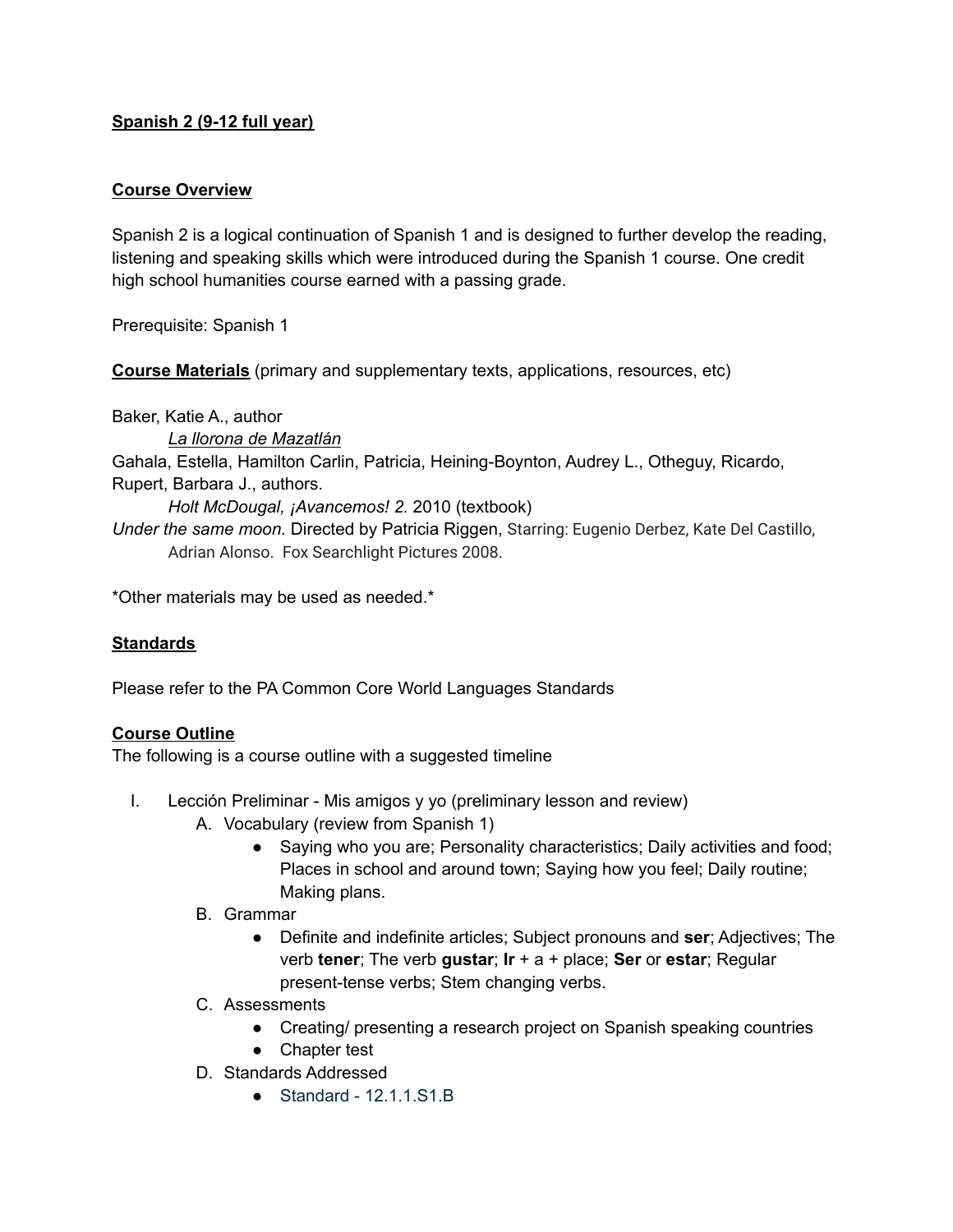- Standard 12.1.1.S1.C
- II. Unit 1 ¡A conocer nuevos lugares!
	- A. Lesson 1 ¡Vamos de viaje! (going on a trip)
		- In this lesson students will discuss travel preparations and plan a trip to a foreign country.
		- Vocabulary items needed for travel, airport terms, and language for getting around town.
		- Grammar Direct object pronouns; Indirect object pronouns; Possessions; Prepositions of location; places around town.
	- B. Lesson 2 Cuéntame de tus vacaciones
		- In this lesson students will say where they went and what they did on vacation using information questions in the target language.
		- Vocabulary describe vacation activities and lodging; Interrogatives; Food; Days of the week
		- Grammar Preterite of **-ar** verbs; preterite of **ir, ser, hacer, ver, dar.**
	- C. Assessments
		- Creating a travel itinerary to a city in a Spanish speaking country
		- Tests per lesson
	- D. Standards Addressed
		- Standard 12.1.1.S2.A
		- Standard 12.1.1.S2.C
- III. Unit 2 ¡Somos saludables!
	- A. Lesson 1 La Copa Mundial
		- In this lesson students will talk about sporting events and athletes, discuss ways to stay healthy and retell events from the past.
		- Vocabulary sporting events and healthy habits; Food; Sports equipment; Colors; Clothing; Classroom objects
		- Grammar Preterite of **-er** and **-ir** verbs; Demonstrative adjectives and pronouns
	- B. Lesson 2 ¿Qué vamos a hacer?
		- In this lesson students will discuss their daily routines, clarify the sequence of events and say what they are doing or intend to do.
		- Vocabulary Daily routines; Personal care; Parts of the body; telling time; places in school and around town.
		- Grammar Reflexive verbs; Present progressive; **Pensar** + infinitive verb
	- C. Assessments
		- Writing daily routines
		- Tests per lesson
	- D. Standards Addressed
		- Standard 12.1.1.S2.A
		- Standard 12.1.1.S2.B
		- Standard 12.1.1.S2.C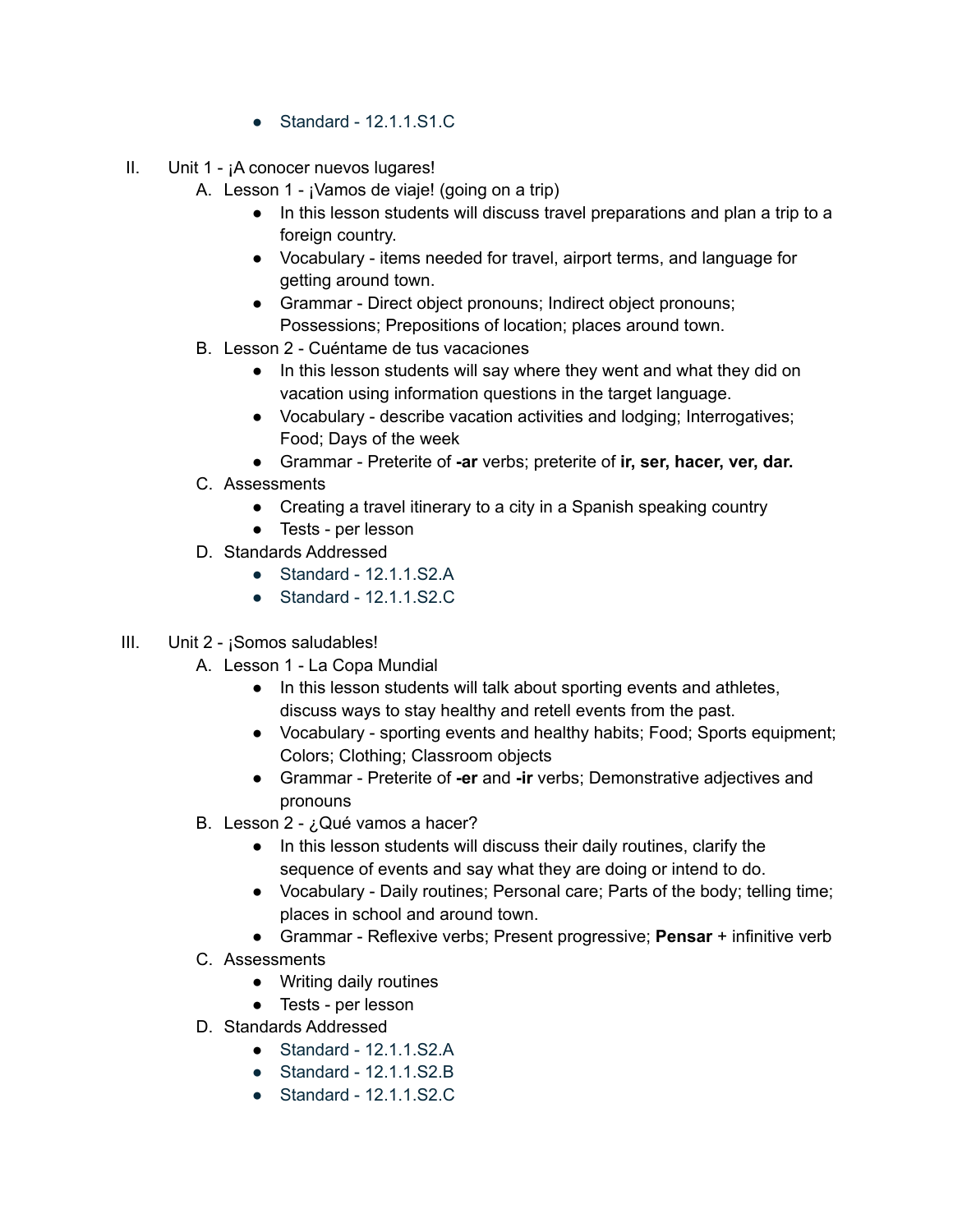- IV. Unit 3 íVamos de compras!
	- A. Lesson 1 ¿Cómo me queda?
		- In this lesson students will talk about clothing, shopping, personal needs, and express opinions.
		- Vocabulary Clothing items; Colors; Design and fit; store types; shopping
		- Grammar Present tense of irregular **yo** verbs; Pronouns after prepositions; **Gustar**; Expressions of frequency
	- B. Lesson 2 ¿Filmamos en el mercado?
		- In this lesson students will describe past activities and events using the preterite tense, ask and talk about items at a marketplace and use courteous speech.
		- Vocabulary craft items in a market, expressions of courtesy, family, chores, food
		- Grammar Preterite of **-ir** stem changing verbs; irregular preterite verbs; **hace** + expressions of time
	- C. Assessments
		- Creating and presenting a fashion show project in the target language
		- Tests per lesson
	- D. Standards Addressed
		- $\bullet$  Standard 12.1.1.S2.C.
		- Standard 12.1.1.S2.D
		- Standard 12.1.1.S3.A
- V. Unit 4 Cultura Antigua, ciudad moderna
	- A. Lesson 1 Una leyenda mexicana
		- In this lesson students will describe continuing activities in the past, narrate past events and activities and describe people, places and things.
		- Vocabulary characters and elements in a legend or story; Expressions of frequency; Weather expressions; Daily activities
		- Grammar The imperfect tense; Preterite and imperfect; past participles as adjectives
	- B. Lesson 2 México antiguo y moderno
		- In this lesson students will describe early civilizations and their activities, describe the layout of a modern city and ask for and give directions.
		- Vocabulary early civilizations; modern cities and structures; giving directions; daily activities; arts and crafts
		- Grammar Preterite of **-car**, **-gar, -zar** verbs; more verbs with irregular preterite stems; verbs with  $\mathbf{i} \rightarrow \mathbf{v}$  spelling change in the preterite
		- Film Under the same moon
	- C. Novel La Llorona de Mazatlán
		- Vocabulary in context
		- Reading the target language out loud; pronunciation of the target language
		- Reading comprehension